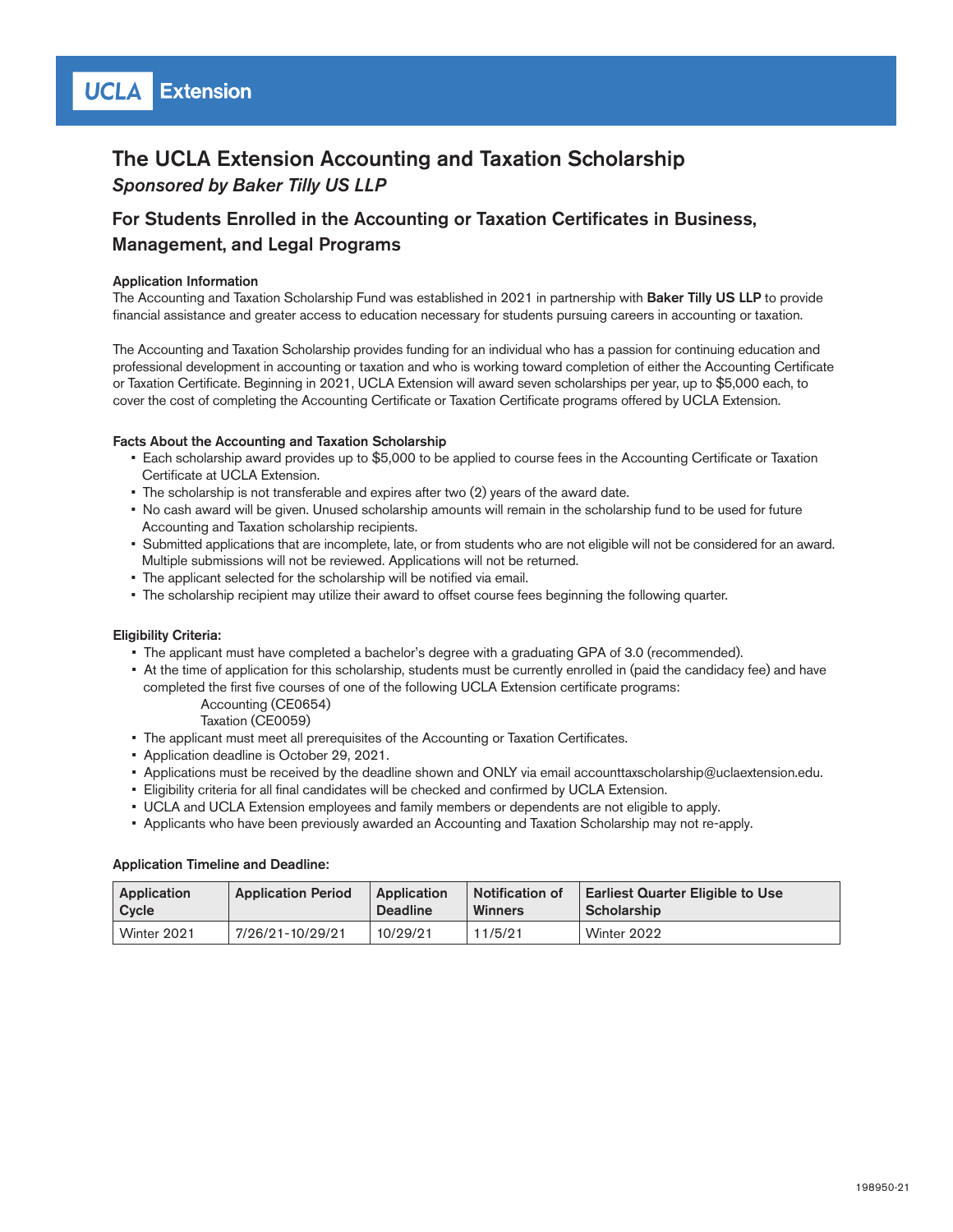# The UCLA Extension Accounting and Taxation Scholarship Application Form 2021

Due Date: October 29, 2021 Submit completed application to **[accounttaxscholarship@uclaextension.edu](mailto:accounttaxscholarship@uclaextension.edu)**.

To Apply, Candidates Must Submit:

- Completed, typed application form (form is fillable).
- Applicant's resume.
- A copy of the applicant's bachelor's degree diploma or other proof of conferred bachelor's degree.
- A copy of the applicant's unofficial transcripts from their completed bachelor's degree.
- One 250-word typed essay stating why the student is pursuing a career in accounting or taxation (form is fillable).
- Applications may only be submitted via email to accounttaxscholarship@uclaextension.edu by the deadline.
- Deadline is October 29, 2021, 11:59pm PT.
- Eligibility criteria for all final candidates will be checked and confirmed by UCLA Extension.

| Student ID:_________________                                                                              |  |  |  |  |  |  |  |
|-----------------------------------------------------------------------------------------------------------|--|--|--|--|--|--|--|
|                                                                                                           |  |  |  |  |  |  |  |
|                                                                                                           |  |  |  |  |  |  |  |
|                                                                                                           |  |  |  |  |  |  |  |
| Expected Academic Quarter of Certificate Completion: Expected Academic Quarter of Certificate Completion: |  |  |  |  |  |  |  |

If you have questions about The Accounting and Taxation Scholarship or the application process, please contact UCLA Extension at (310)-206-7247 or **[accounttaxscholarship@uclaextension.edu](mailto:accounttaxscholarship@uclaextension.edu)**.